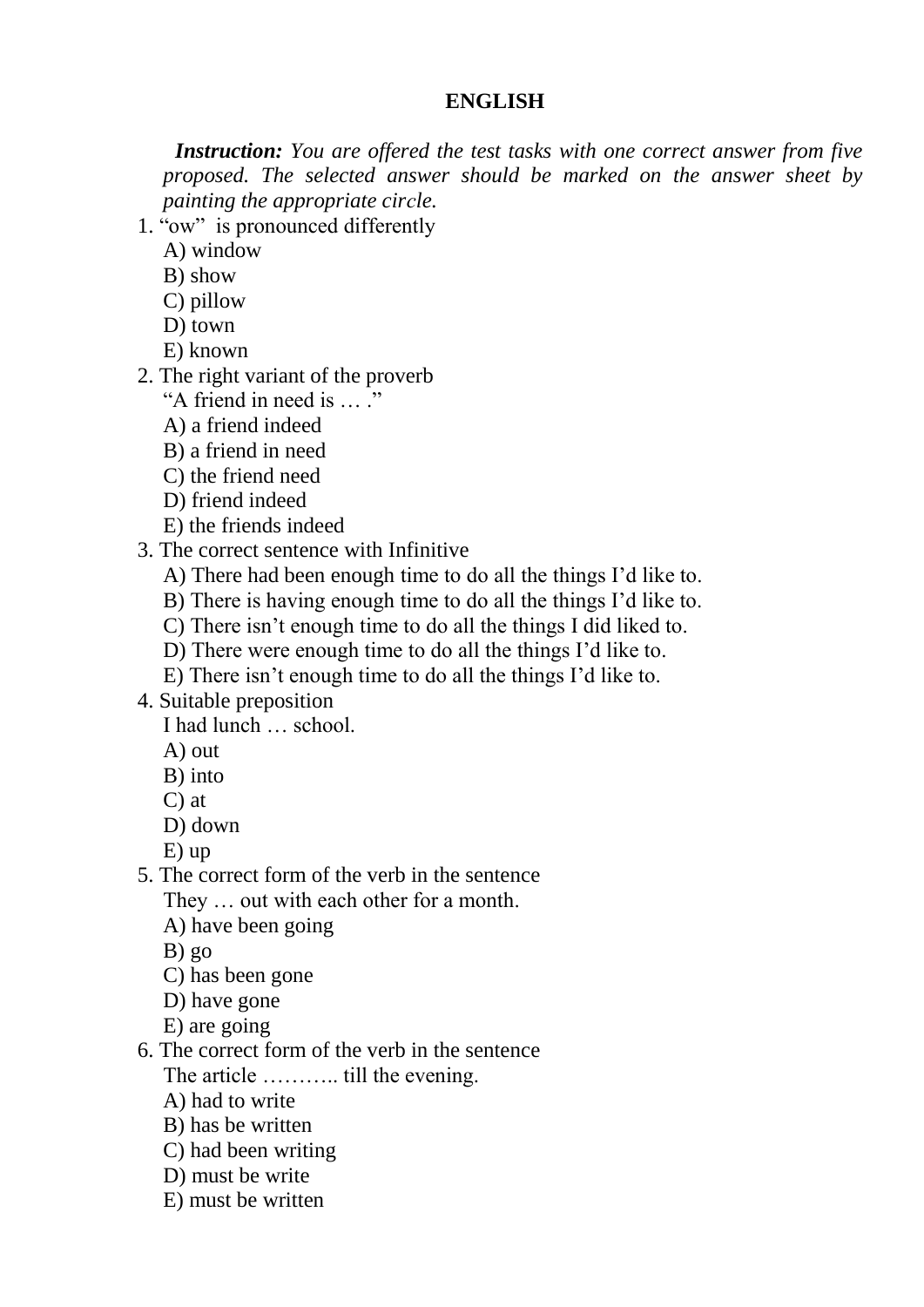7. Complete the sentence

"If he … planted the apple tree in the dark forest it wouldn't have died".

A) did not

- B) will not
- C) has not
- D) have not
- E) had not

### 8. The correct sentence with Complex Subject

The storm ….a large territory.

- A) was announced to have affected
- B) was being announced to affect
- C) is announced to affected
- D) was announced to have affect
- E) announced to have affected

## 9. The correct sentence with Complex Object

What do you want …….?

A) he to do

- B) she does
- C) me to do
- D) she do
- E) me to doing

## 10. It is often called the "Land of the Maple Leaf"

- A) Brazil
- B) Kazakhstan
- C) Japan
- D) England
- E) Canada

# 11. The correct sentence with Complex Subject

- They … friends.
- A) knowing to be
- B) are known to be
- C) are known to being
- D) know to be
- E) are known to been

### 12. The correct form of the verbs in the sentence

… you … after my cat while I'm away?

- A) Can, looking
- B) Could, looking
- C) Could, looked
- D) Can, have looked
- E) Could, look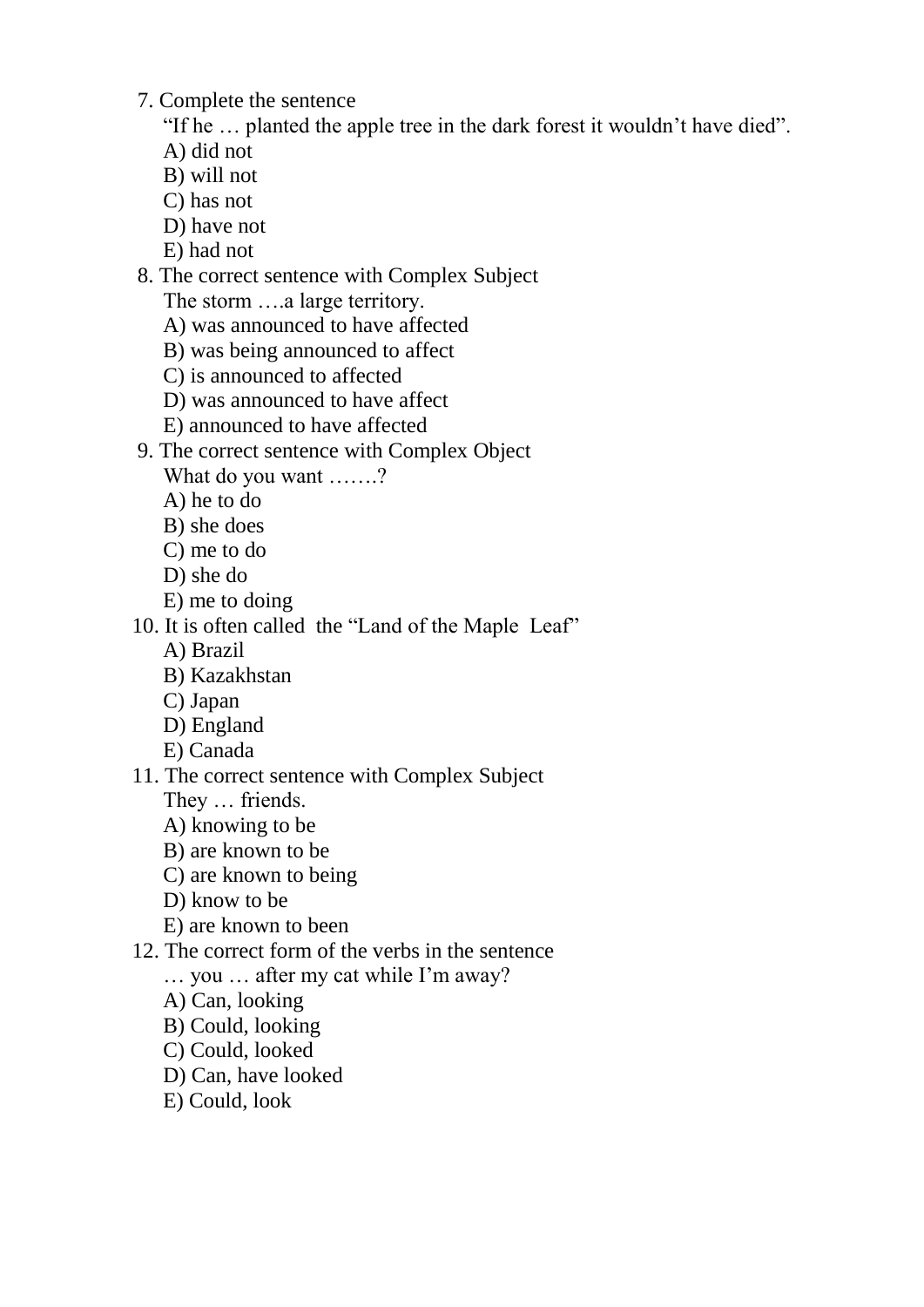- 13. Complete the sentence with the correct verb form
	- The room isn't clean. I think we ........ to the manager.
	- A) should complained
	- B) should complaining
	- C) should be complain
	- D) shouldn't complain
	- E) should complain
- 14. "top dog" means
	- A) a life of dull routine
	- B) a mobility-assist dog
	- C) a very powerful person
	- D) the fastest dog
	- E) the best dog
- 15. The correct sentence with Complex Object
	- We watched him .... the guitar.
	- A) was played
	- B) was playing
	- C) played
	- D) playing
	- E) will be playing
- 16. The correct word order to make a sentence
	- enjoy/ everyone/ can/ art/ in the 21 century.
	- A) Art can enjoy in the 21 century everyone.
	- B) Everyone enjoy in the 21 century art can.
	- C) In the 21 century everyone can enjoy art.
	- D) In the 21 century everyone enjoy can art.
	- E) In the 21 century art can enjoy everyone.
- 17. The correct ending

The school system of Canada is very much like the one in  $\dots$ .

- A) the USA
- B) the UK
- C) New Zealand
- D) Australia
- E) European Union
- 18. The appropriate Future Tense form
	- People …much longer than now.
	- A) are going to live
	- B) will be living
	- C) will live
	- D) will have lived
	- E) would live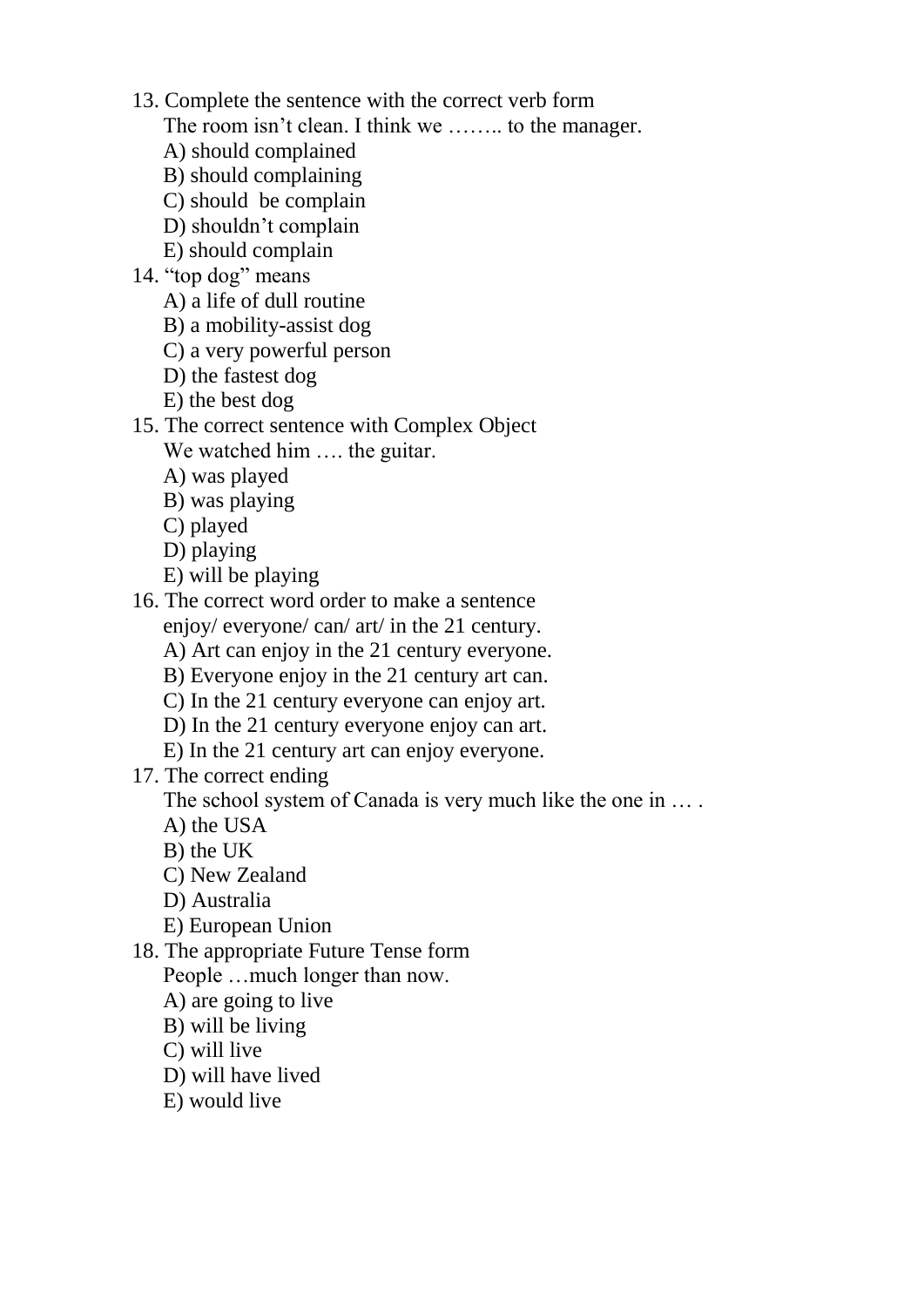19. The correct variant

My father has worked as a teacher… 1985 .

A) during

B) ago

- C) with
- D) since
- E) for
- 20. The correct variant

The veather is not \_\_\_\_\_\_\_\_ it was yesterday.

- A) more cold
- B) coldest
- C) colder
- D) as cold than
- E) as cold as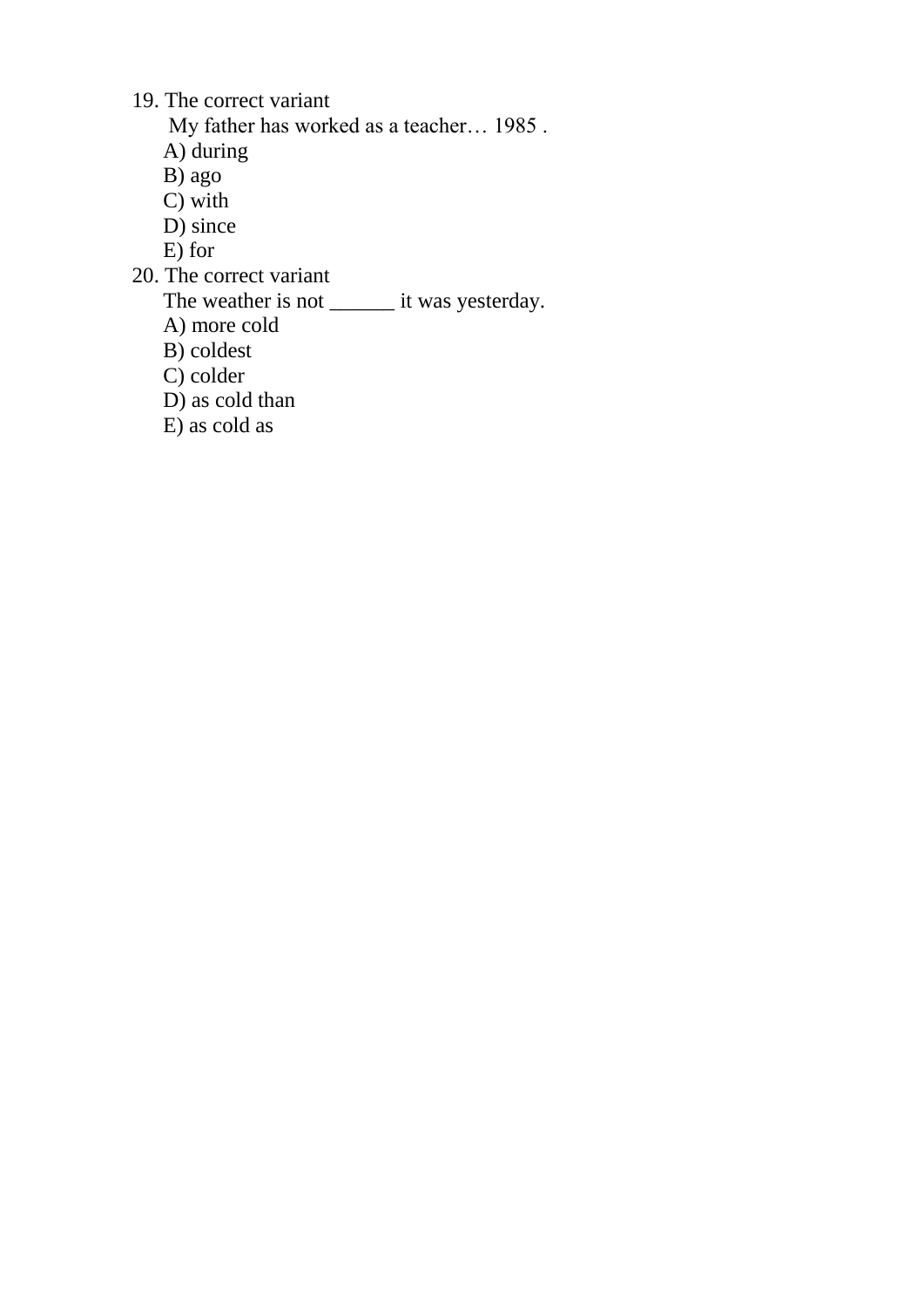*Instruction: You are offered the test items on the base of text with one correct answer from five proposed ones. Read the text attentively and do the items. The selected answer should be marked on the answer sheet by full painting the appropriate circle.*

In 1937 the McDonald brothers, Dick and Mark, opened little restaurant in California. They served hot dogs and milk shakes. In 1945 they had 20 waiters. All the teenagers in town ate hamburgers there. When the 1948 year came they got paper boxes and bags for the hamburgers. They put the price down from 30 to 15 cents. There were no more waiters — it was self-service. So it was cheaper and faster.

In 1960s the McDonald's company opened hundreds of McDonald's restaurants all over the States. In 1971 they opened restaurants in Japan, Germany and Australia.

Now the McDonald's company opens a new restaurant every 8 hours. There are more than 14,000 restaurants in over 70 countries. The Coca-Cola story began in Atlanta in 1886. John Pemberton invented a new drink. Two of the ingredients were the South American coca leaf and the African cola nut. Pemberton couldn't think of a good name for the drink. Finally, Dr. Pemberton's partner Frank Robinson suggested the name Coca-Cola. Thirty years later the famous Coca-Cola bottle design first appeared.

For many years only Coca-Cola was made. They only introduced new drinks — Fanta, Sprite in the 1960s. The recipe of Coca-Cola is a secret. Today they sell Coca-Cola in 195countries. Hundreds of millions of people from Boston to Beijing drink it every day. It has the most famous trademark in the world.

- 21. Working without waiters is…
	- A) expensive
	- B) self-service
	- C) dangerous
	- D) uncomfortable
	- E) colourful

22. The text informs us on the… of McDonald.

- A) customs
- B) ancient
- C) history
- D) ancestors
- E) foreground
- 23. Appropriate title to the text
	- A) The Story of California
	- B) The Story of Hamburger
	- C) The Story of Dr. Pemberton and Frank Robinson
	- D) The Story of "McDonald's" and "Coca-Cola"
	- E) The Story of Dick and Mark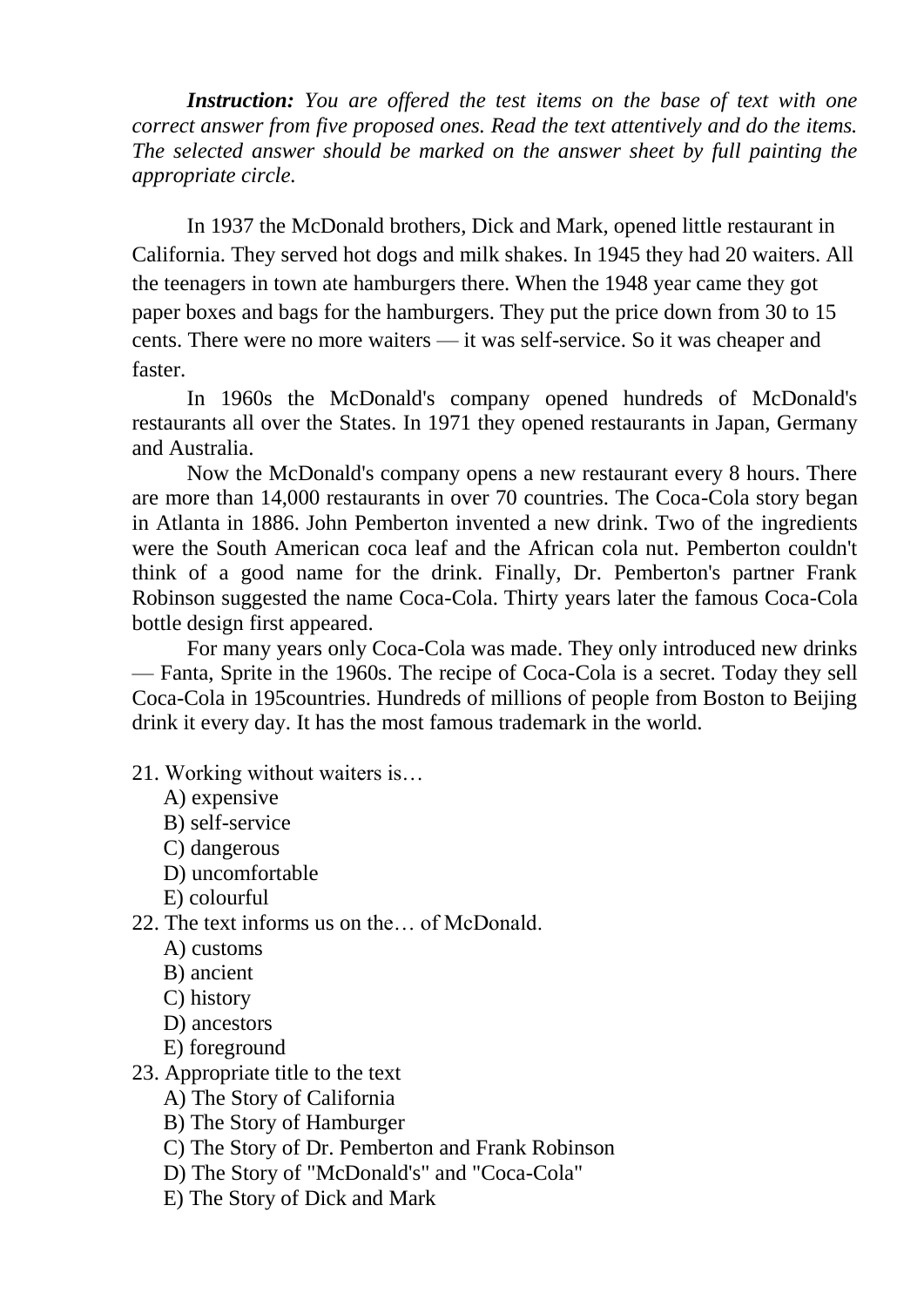- 24. Dick and Mark offered …in their little restaurant.
	- A) fruits and juice
	- B) hamburgers and tea
	- C) hot dogs and milk shakes
	- D) hot dogs and coffee
	- E) cakes and milk shakes
- 25. McDonald brothers' little restaurant was cheaper and faster because … .
	- A) only teenagers ate hamburgers
	- B) there were no paper boxes and bags
	- C) there were no waiters
	- D) they served only hamburgers
	- E) other new drinks were sold there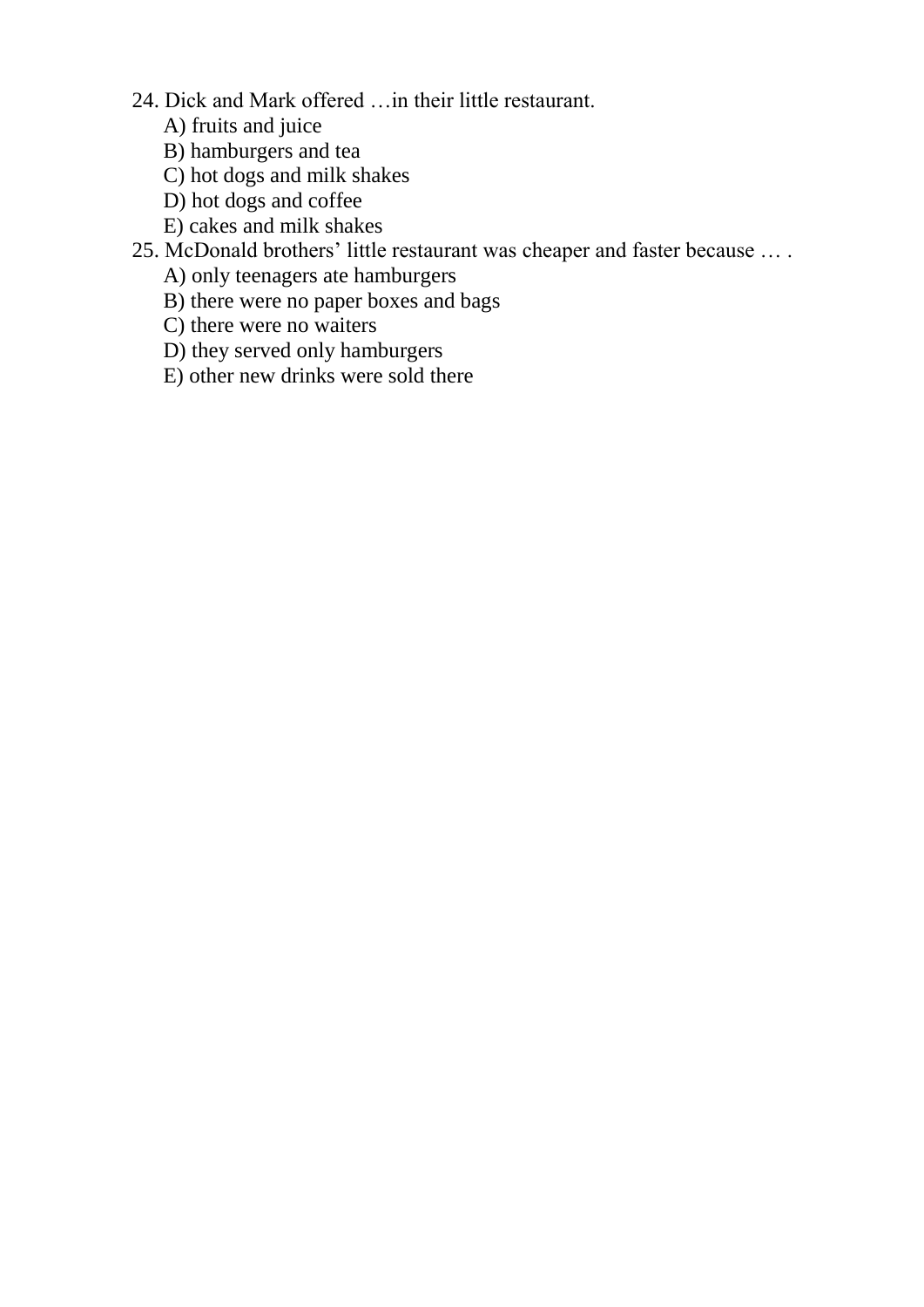*Instruction: You are offered the test tasks with one or more correct answers from multiple choices. The selected answer should be marked on the answer sheet by painting the appropriate circle.*

 *In the test tasks with one or more correct answers there can be up to threе correct answers.*

26. The preposition "at" is used for

- B) months
- C) the moment
- D) weekend
- E) days of the week
- F) years
- G) seasons
- H) telling the time
- 27. The сorrect preposition(s)

The pupils are busy … preparing … the exams.

- A) of, to
- B) for, to
- C) to, in
- D) in, with
- E) about, in
- F) on, for
- G) with, for
- H) at, to

28. The proverb(s) in case "if someone wants to get success but it's difficult"

- A) It is no use crying over spilt milk.
- B) Every dog has its day.
- C) Nothing can be achieved without efforts.
- D) Look before you leap.
- E) Bad news travels fast.
- F) Better late than never.
- G) Out of sight out of mind.
- H) A friend in need is a friend indeed.
- 29. The idiom "troubled waters" means
	- A) happy days
	- B) difficult situation
	- C) growing crop
	- D) good idea
	- E) rainy weather
	- F) sick person
	- G) sad news
	- H) unsolved problems

A) dates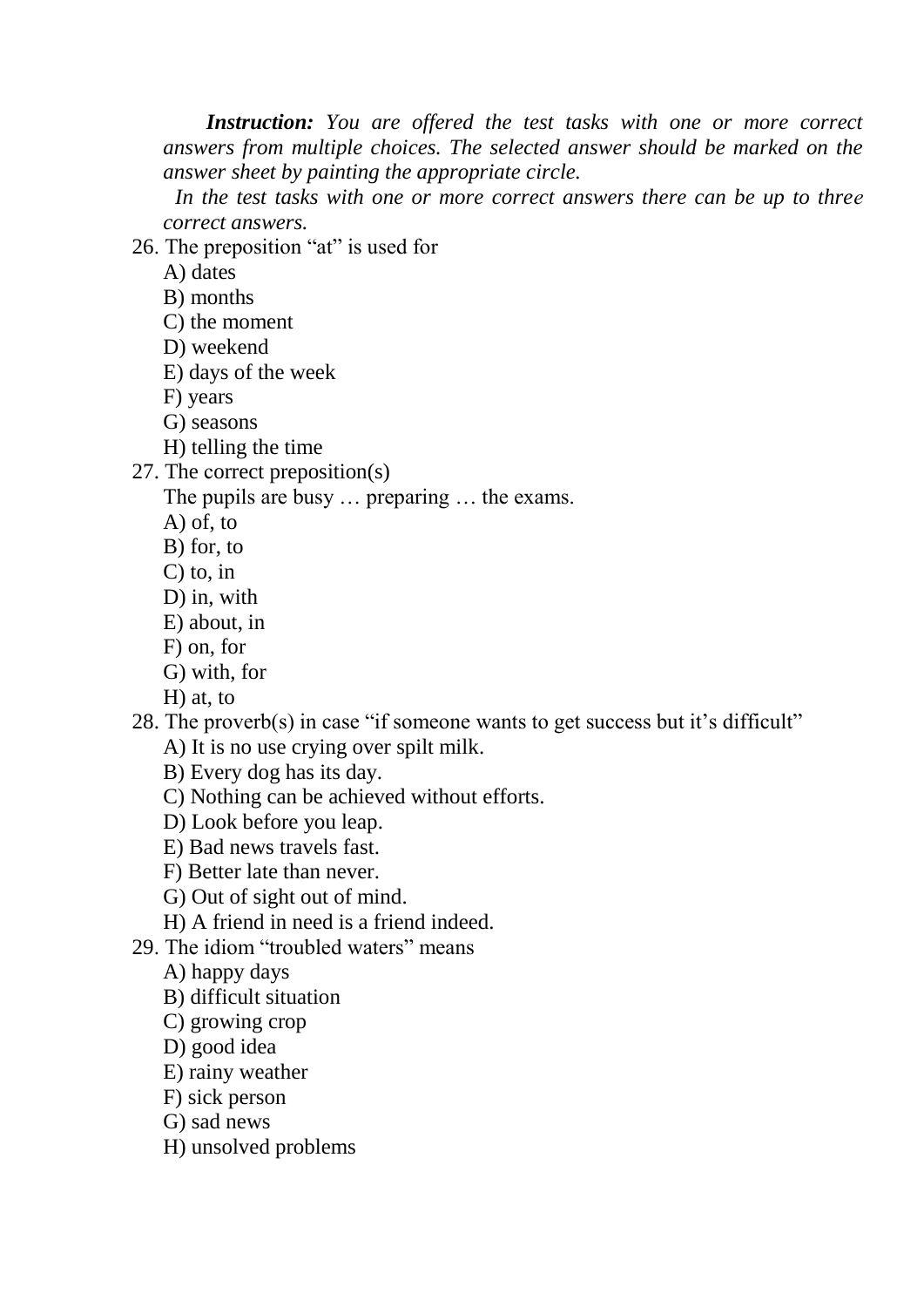- 30. The correct sentence(s)
	- A) He was used playing chess.
	- B) They were not use to go for a walk in the evening.
	- C) Mary uses to work from morning till night.
	- D) Did Mark use to cook tasty food?
	- E) In childhood we didn't use to play computer games.
	- F) I don't use translating the texts without the dictionary.
	- G) Ann didn't use working.
	- H) We usually use to do morning exercises.
- 31. The correct sentence(s)
	- A) John is going celebrate his birthday.
	- B) I am going to learn English.
	- C) It is not going to snow.
	- D) They are not go to play football.
	- E) Are you going to work on the weekend?
	- F) She is going sleeping.
	- G) Am I going watching TV?
	- H) The teacher is going check the hometask.
- 32. Correct article(s) in the sentence
	- … Baltic Sea is stormy in … winter.
	- $A)$  -/the
	- $B)$  A/-
	- C) An/-
	- D) The/-
	- E) The/a
	- F) The/an
	- $G)$  -/-
	- H) A/a
- 33. Gerund is used after the verb(s)
	- A) love
	- B) would like
	- C) offer
	- D) adore
	- E) want
	- F) refuse
	- G) learn
	- H) deny